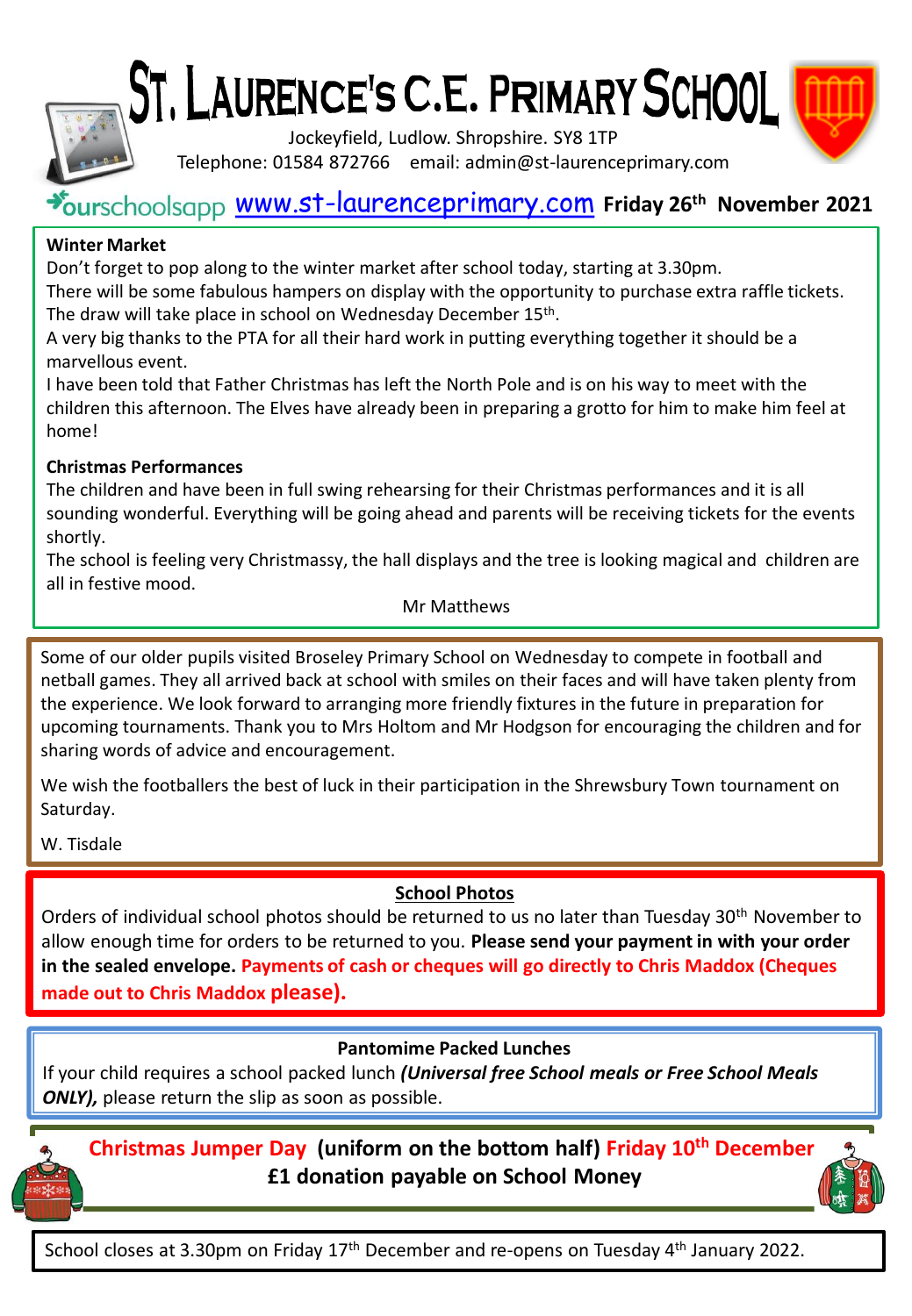

# **Broseley 4 - St. Laurence 10**

On Wednesday the 24th of November, eight children (Josh, George, Riley, Will, Fin, Sabyan, Oscar and Lewis) took part in an intense football match against Brosely Primary School. We were coached by the almighty Mr Tisdale for his debut game, with his new recruits (Josh, Will, Fin, Sabyan and Lewis). At half time, it was 3-3 but in the second half, St Laurence's put their shooting boots on and won 10-4 (the goal scorers were George-3 Riley-3 Lewis-2 Josh-1 Oscar-1). With Sabyan in goal for the first half, three goals were let in but he did some brilliant saves throughout that half. With Fin in goal in the second half, only one goal was let in. Fin did an unstoppable save against a volley from Brosely's striker. Will and Josh did a great job in defence; it was hard because one of the Brosely's attackers was very good but Josh and Will stopped him from scoring. With the pacy Riley and Lewis on the wing passing the ball into George and Oscar, who played in the centre with George switching between the middle of the pitch and Oscar up at the top of the pitch, we were unstoppable! We will be taking part in a tournament at Shrewsbury town on Saturday 27th of November. Wish us luck!